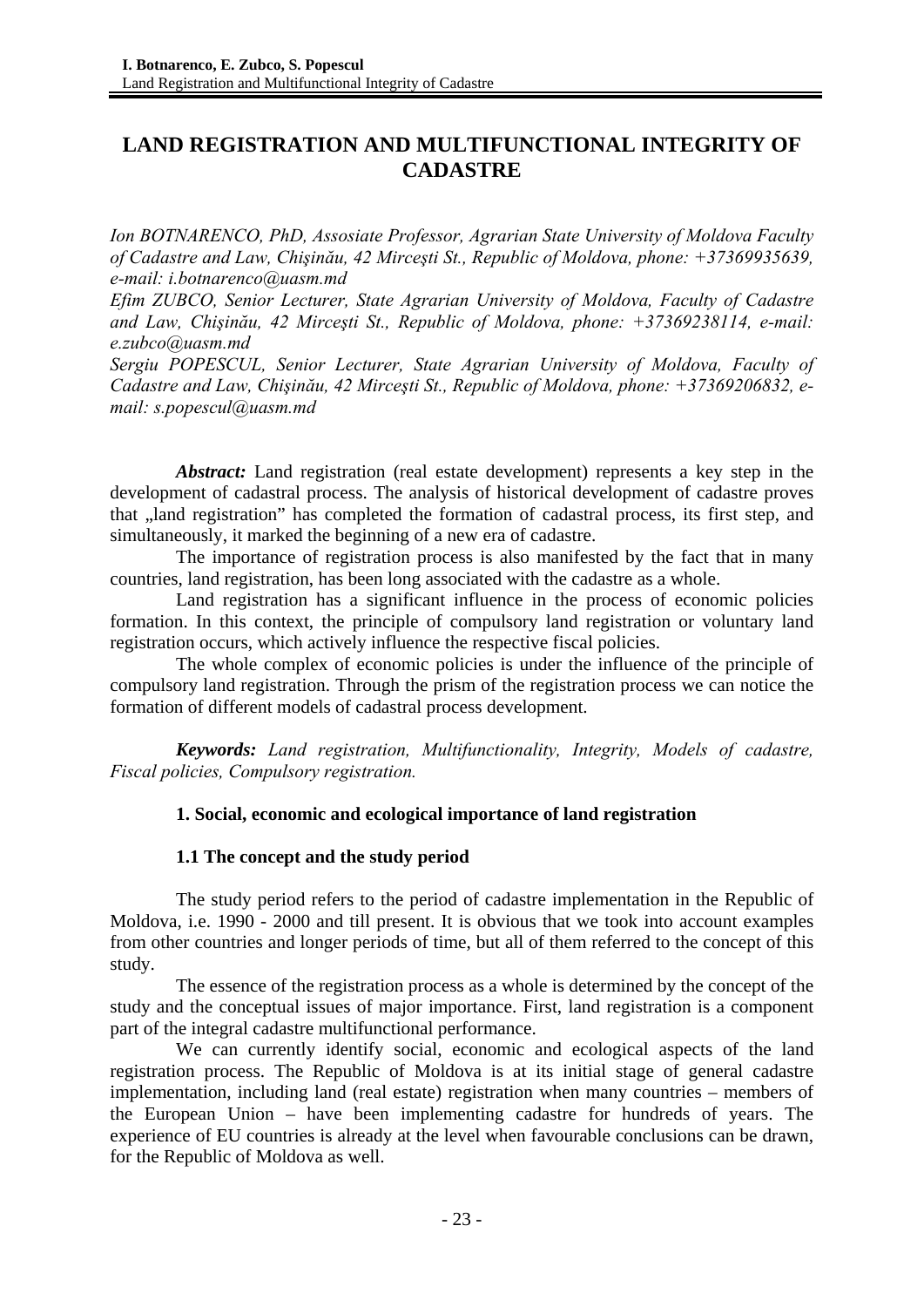#### **1.2 The subject and the object of the study**

This study is dedicated to the content and features of the land registration process as a component part of the multipurpose cadastre integrity. The subject of the study is within the aspect of cadastre integrity and it also develops its own multifunctional performance.

The "conceptual aspect" includes three important conceptual directions of the registration process: social, economic and ecological. At present there is an open question: which is the role of the registration process in the cadastre content and, at the same time, which is the function of registration in the society; how does the registration influence the economy and its role in the process of natural resources protection.

Land rights are the object of study at the initial stage of cadastre implementation.

This stage is already mastered (passed), including by the Republic of Moldova. When we say "a mastered, passed stage", we do not mean that it is "completed". The stage of land rights persists throughout the period of cadastre implementation, deployment and maintenance.

However, the land right as an object of registration has passed a long development stage. At present both the object of registration and the ownership right as well as other rights, interests, restrictions, liabilities, etc. have been already passed.

As to "the object of cadastre", it is important to correctly answer the following question: what is the object of registration – the land right or the land itself?

Both the subject and the object of the study at the initial stage of implementation are nothing but a derivative of the land relations reform held in the Republic of Moldova. The essence of the land relations reform is based on the concept of the land title. There was no private ownership of land before the land relations reform, issued in the Republic of Moldova in 1992. Since 1992 the right of private land property is declared by the Land Code (Law 828 of December 25, 1991).

The subject of our study will state the answer to the question – which is the role of the registration process in the diversified protection of rights, all economic policies implemented in the country, in the protection of natural resources.

Thus, we think that the need to protect property rights is an objective necessity and, therefore, a mechanism of right protection.

It is obvious that the protection of rights as a necessity and a measure can only be achieved through detailed knowledge of the object of right, in this case of the object of our study - the land fund along with the buildings, installations and facilities situated on it.

The Republic of Moldova is an agricultural country and the implemented cadastre will contain a pronounced agricultural content **[1].**

The interaction of the land registration process with the development of the whole economy is successful in both social and economic development of the country.

#### **1.3. The purpose of the study, materials and methods that are applied**

We have already mentioned that the study period includes the period of the land registration process, which is under permanent motivation of the need for fundamental, social and economic changes **[2].**

The purpose of this study is to submit a detailed analysis of the land registration process in the Republic of Moldova since 1992 till now.

The study period of the deployment of the land registration process in the Republic of Moldova is relatively short, but, however, it is long enough to determine and argue different development stages and sub-stages of the society, development sub-stages of the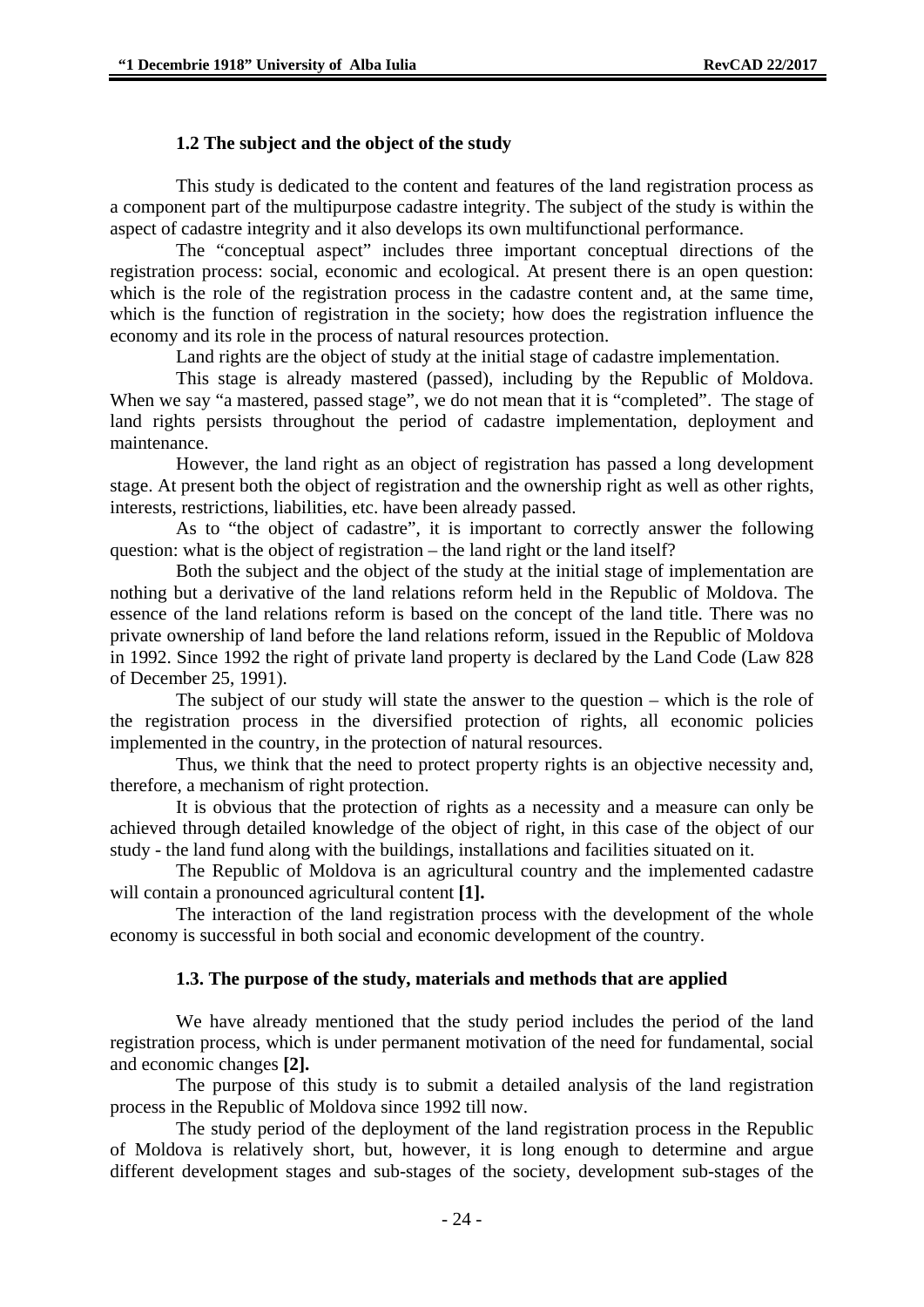land registration process to realize their impact on the society, to argue the development direction and the formation of different economic models under the influence of the registration process.

It is important to mention the importance of the land registration process in the context of the multipurpose cadastre integrity within this study.

Both cadastre and the land registration process in the Republic of Moldova cannot be separated from the world practice.

Therefore, the aim of this study is to overlay the existing situation in the Republic of Moldova with an older practice from different countries within the EU **[3].**

The following informative materials were used in our study:

• scientific studies related to the realization of the cadastral process in the Republic of Moldova;

• annual and periodic information related to cadastre from EU countries:

• yearbooks of the Agency for Land Relations and Cadastre and the Real Estate Register of the State Enterprise "Cadastre";

• annual and regular information of the National Bureau of Statistics of the Republic of Moldova and other EU countries;

• other information and scientific studies on the implementation of the real estate cadastre in the Republic of Moldova and other countries.

The author of this study applied various scientific methods. The most important are: the analysis of the historical development of processes and phenomena; the systemic analysis of processes (phenomena) in progress; the analysis of statistical data; the graphical analysis of trends; the method of analysis and synthesis.

## **2. The process of land registration in the Republic of Moldova**

## **2.1 The role of the land registration process in the multipurpose integrity of cadastre**

The land registration process is an important part of the cadastre integrity. We can state the following on the role of the registration process:

Land registration means the completion of the first historical stage of cadastre;

Land registration is the beginning of modern cadastre;

Land registration has in its turn a multipurpose content: social, economic and ecological one.



Fig. 1. The structure of the land registration process. The source: developed by the author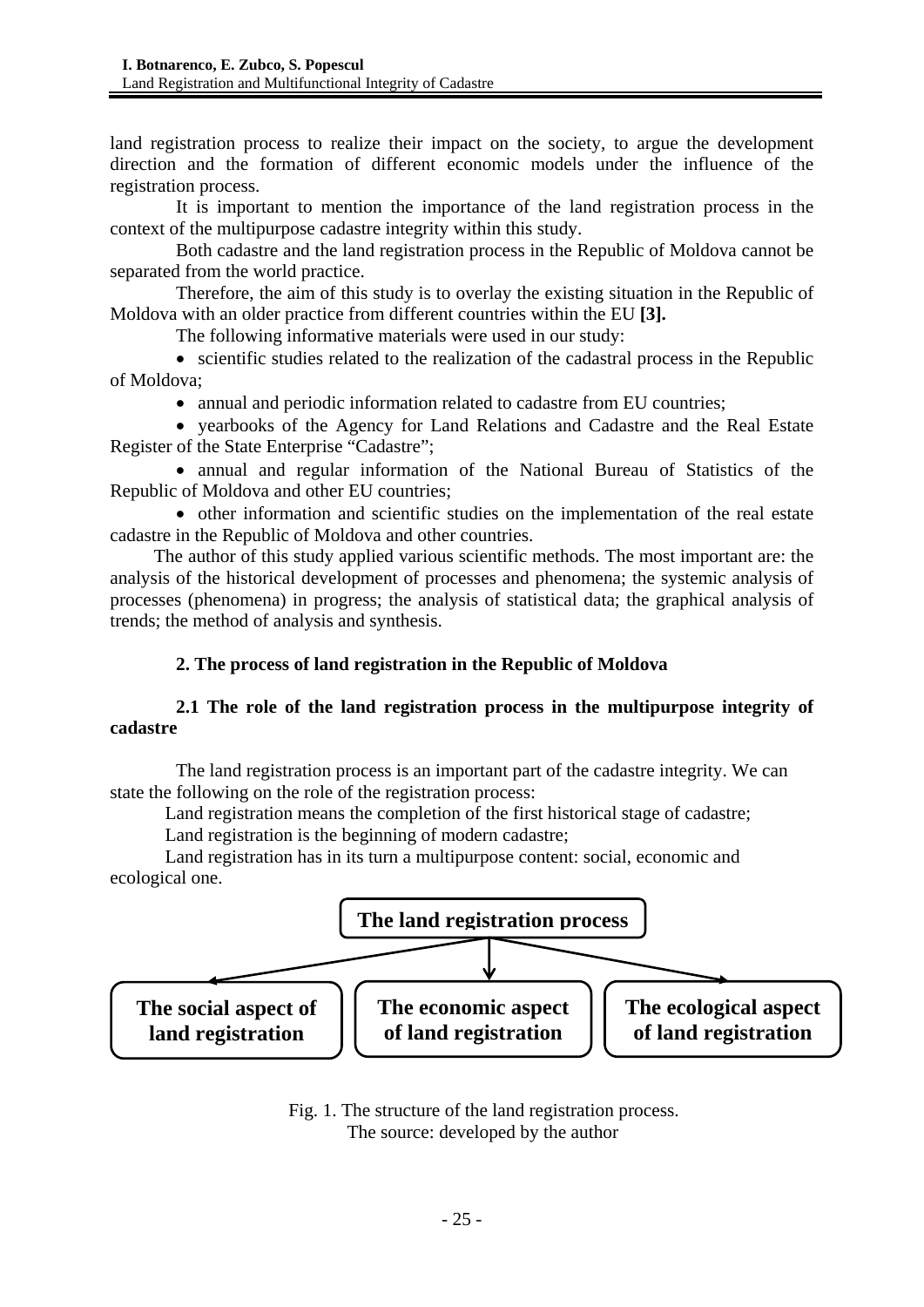#### **2.2 The social aspect of land registration**

The social aspect of registration comes from the content of the land right as a social category. The land right in its turn, considered at the light of the cadastral registration process, includes several development stages.

First, we would emphasize the stage that is not widely spread in the process of land registration in the Republic of Moldova – the interest in acquiring a right. The "interest" obviously appears primarily in the sequence of the birth of a right. Interest is the beginning of any process including the process of right.

Interest often appears as an economic category. Interest will have a social content in our case.

As soon as the process of land registration has an important purpose - to protect land rights, the registration of an interest in the right becomes an objective necessity.

The interest registration in the process of right procurement becomes an increasingly widespread practice in many European countries. The UK may serve as an example as it implements a modern land register **[4].**

Other components of the registration process, at the same time they are the stages of the right registration process, are the following: procurement of rights and land (real estate) formation. These two component parts of the registration process are pretty significant. Primarily through their deployment sequence. Sometimes the procurement and formation of rights will be followed by land formation, in other cases land formation will be followed by the formation and procurement of rights.

It is important that these steps are carried out compulsorily, without any breaks. This condition is apparent from the axiom that there is no land without a land title and any title refers to a land lot (immovable property).

The following methods are most widely spread in the process of acquiring land rights:

- under the law by an administrative act:
- by a legal act;
- by inheritance;
- by accession;
- by usurpation;
- by a court decision.

When forming a parcel (real estate), the following methods are widely spread: land separation, division and consolidation. The combined method is quite widely spread: when several methods (separation, division and consolidation) are applied for a unique formation purpose.

The stage of "protecting a formed and an acquired right" is important as well. As we mentioned above, the protection of rights is the main purpose of the registration process as a whole.

The need to develop a mechanism in order to regulate land relations increases along with the development of the right as a social category. The role of cadastre in the regulation of land relations becomes deeper and the land register, which includes detailed information about the right, the holder and land, becomes a determining factor.

The social aspect of land registration is presented in the following diagram.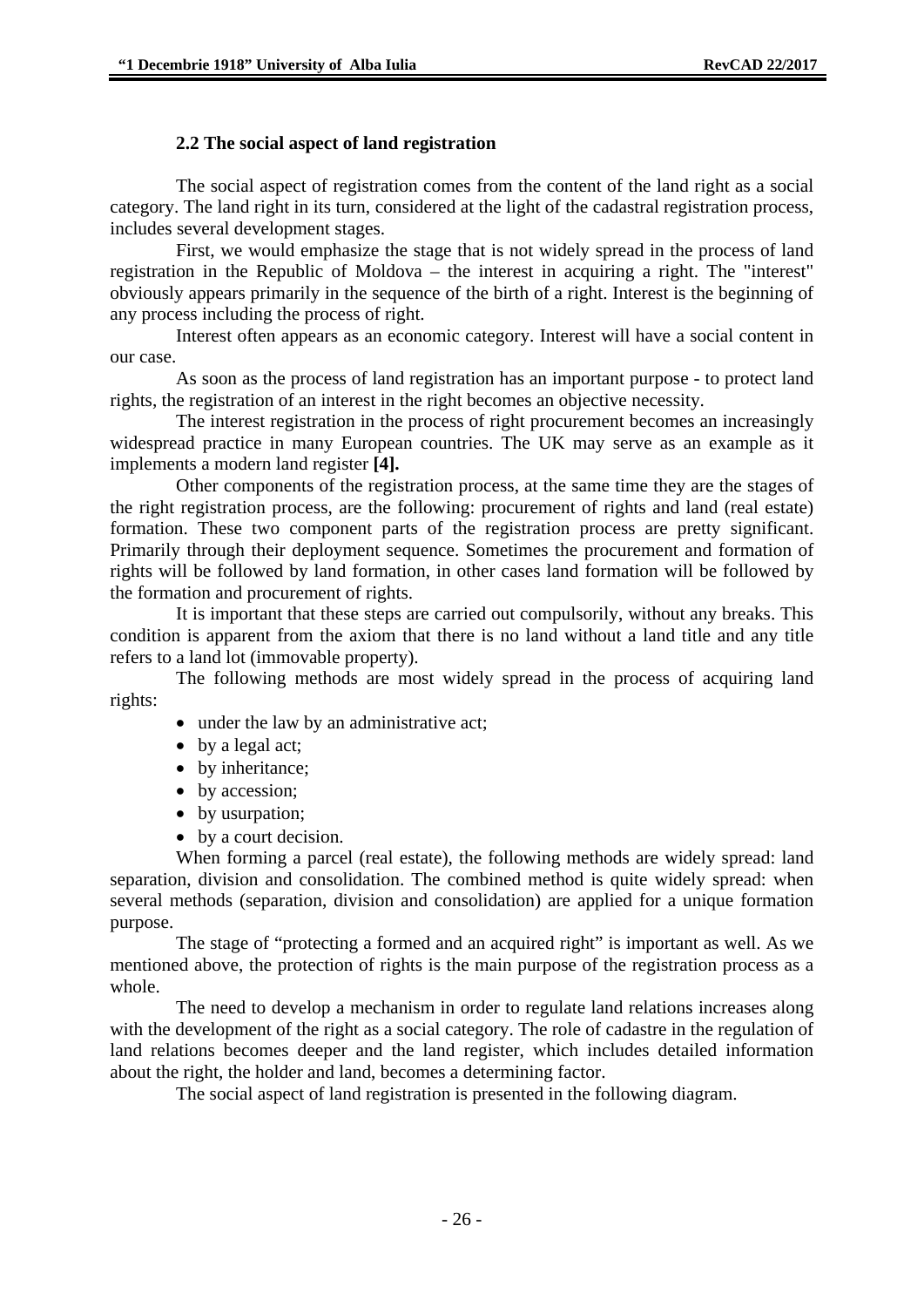

Fig. 2. The right structure in the registration process The source: developed by the author

#### **2.3 The economic aspect of land registration**

The economic content of the registration process is known from ancient Egypt. Land registration was applied to the taxation process of landowners. A new stage of the economic content development began together with the birth of capitalism in Europe.

Napoleon's reforms in the tax area made this stage more pronounced. The taxation of agricultural land depending on its productivity and its degree of fertility, which ultimately are component parts of the land value, had a positive effect on the level of tax payment. Land taxes became fairer, which also raised the level of credibility.

From the point of view of the subject of taxation two concepts of the fiscal policy are most widespread – the income tax and the taxation of real estate at a market price. The development of fiscal policies is another topic. Here we are going to describe only the impact of the registration process.

It is obvious that the registration process has a direct impact on tax concepts.

The fact that land registration is compulsory is very important. Therefore, we should mention an important principle in the registration process: compulsory registration.

Compulsory registration of land creates necessary prerequisites for the application of the taxation concept based on the market value of land.

The lack of obligations in the registration process will not make it possible to apply this tax concept. However, one needs to note that the fiscal policy, which is based on the market value of land (real estate) is recognized to be more efficient.

Italy may serve as an example of the fiscal policy application based on the freedom of the registration process **[5].**

The fiscal policy based on the compulsory land (real estate) registration is applied to several European countries, primarily to the Scandinavian ones **[6].**

The interaction between the registration process and bank lending is also important. Market economic relations boost the development of the bank lending policy development and the process of land registration certainly raises the level of credit security.

This aspect of the registration impact on the credit security influenced the registration process in many countries. For instance, a mortgage register is more demanded than land register in France. This aspect influenced the whole system of land registration and the staff, who maintain both mortgage and land register **[7].**

The subsidy policy is very important for the development of the agricultural sector at the current stage of the country's development. Subsidizing is an effective mechanism to regulate land relations. Rational management of agricultural land without applying any subsidy policy is impossible. Subsidizing land and many other activities can be carried out in their turn only under the conditions of the strict accounting of land and activities.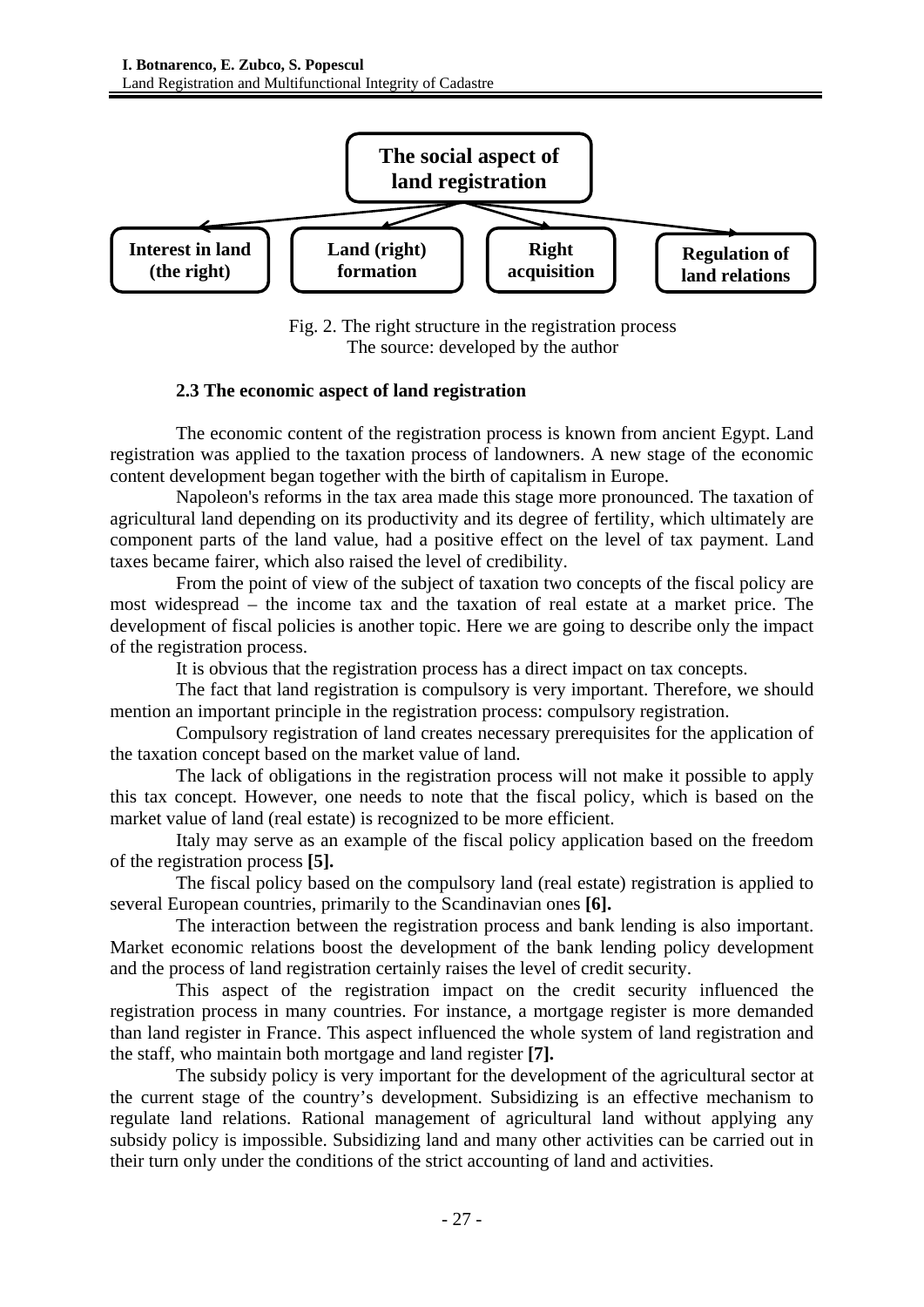

Fig. 3. The economic impact of the registration process The source: developed by the author

#### **2.4 The ecological aspect of land registration**

The land register is the main element in the cadastral information system. This function requires mandatory accumulation, analysis and distribution of a huge volume of information on the quantity and quality of land.

The ecological aspect of the registration process results from the role of cadastre in assessment, protection and management of scarce natural resources.

The society reached the limit when unconditional exploitation of natural resources has become dangerous for the future. The principle of sustainability or economic and environmental balance in the exploitation of natural resources increasingly requires deeper knowledge and the development of protective measures.

The issue of sustainability in the use of resources is increasingly the subject of discussion at the highest international forums including within the UN, which has established a special committee to monitor the situation.

Special attention is given to land resources, including agricultural land, the forest and water funds, the quality of the air basin (air).



Fig. 4. The ecological aspect of land registration The source: developed by the author

#### **2.5 The concept of registration and the structure of registries**

Practice shows that the concept of the registration process directly influences the structure and content of the registers that are applied.

Depending on their function, we distinguish several registration models in different countries. Thus, there is a dominant register and several registers (subregisters) in the UK. The prospect of additional registers is that they are going to become part of the main register at a certain stage.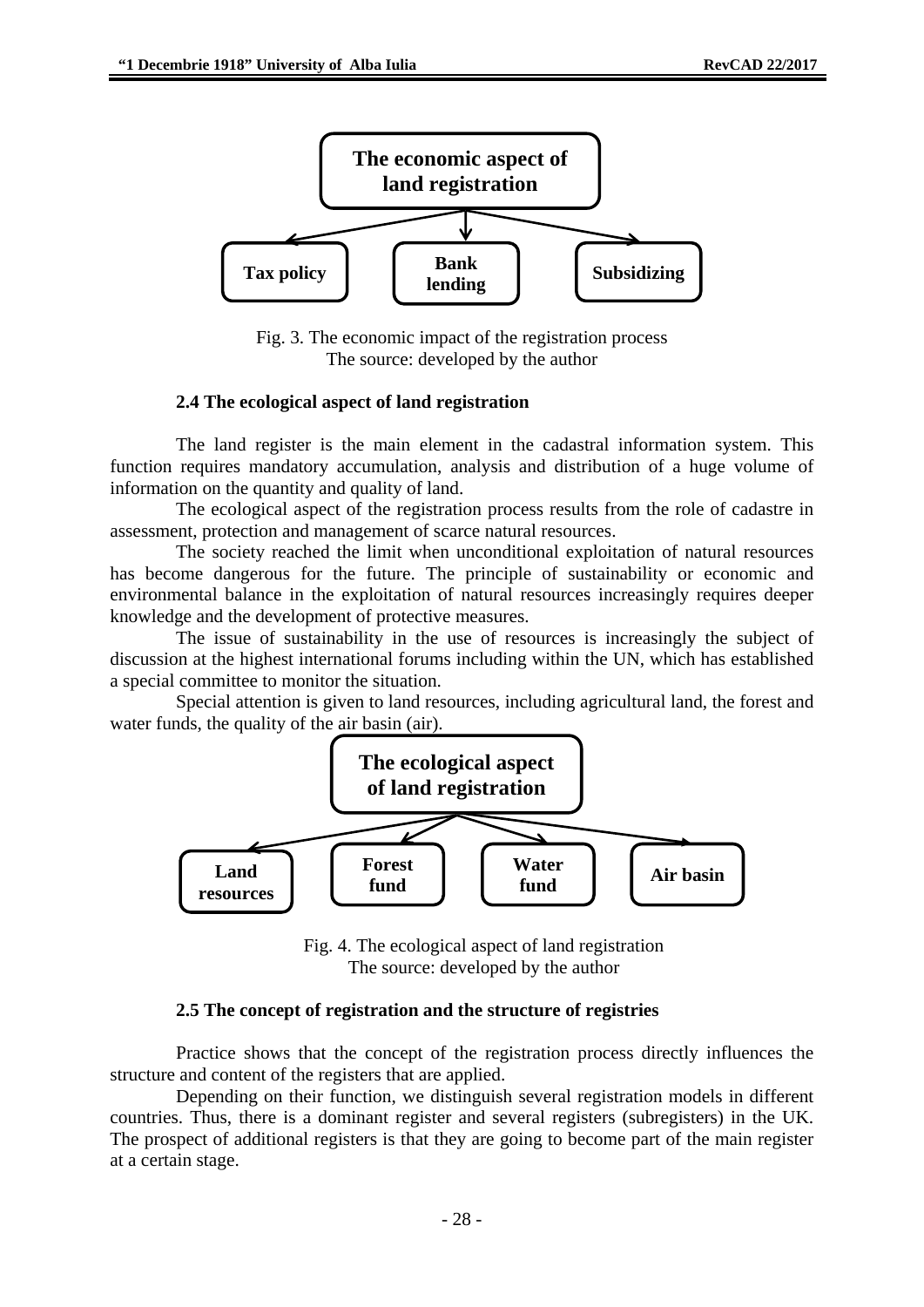The technical and technological level of the main register is much higher; the same thing refers to the staff (specialists).

We should mention that there are two basic registers in France, which function independently in terms of the registration process; these are the mortgage and land registers.

One register predominates over others, which serve various fields, in the countries of Scandinavia. The structure of registers in the Republic of Moldova is as follows:



Fig. 5. The structure of registers in the Republic of Moldova The source: developed by the author

The Real Estate Register serves cadastres of various fields of expertise from the informational point of view, and namely: agricultural, water and forest cadastres. It should be noted that the agricultural register is more advanced than other registers. The Register of viticulture is already functioning within it, as it was approved by Government Decision No. 282 of March 11, 2016. Some measures have been taken to implement the Register of horticulture. At the moment they are developing the Register of field crops. The Agency for Payments and Intervention successfully makes use of the Register of parcels and the Register of farmers. They call it the Register of Holders in the Republic of Moldova.

The Real Estate Register in the Republic of Moldova is recognized as a general register. Other registers are being co-developed, and namely: the cadastral registers of various field of expertise, the register of administrative - territorial units and streets. The registers of water and forest funds are at the conceptual level.

The development of these registers is inevitable. We only have to trace their connection with the real estate register. If the independence of each register is preserved, the credibility of the real estate register will decrease and the registration system of immovable property will undergo degradation as a whole.

Taking into account the experience of other countries, credibility to the register is of paramount importance and can be raised to the level of principle.